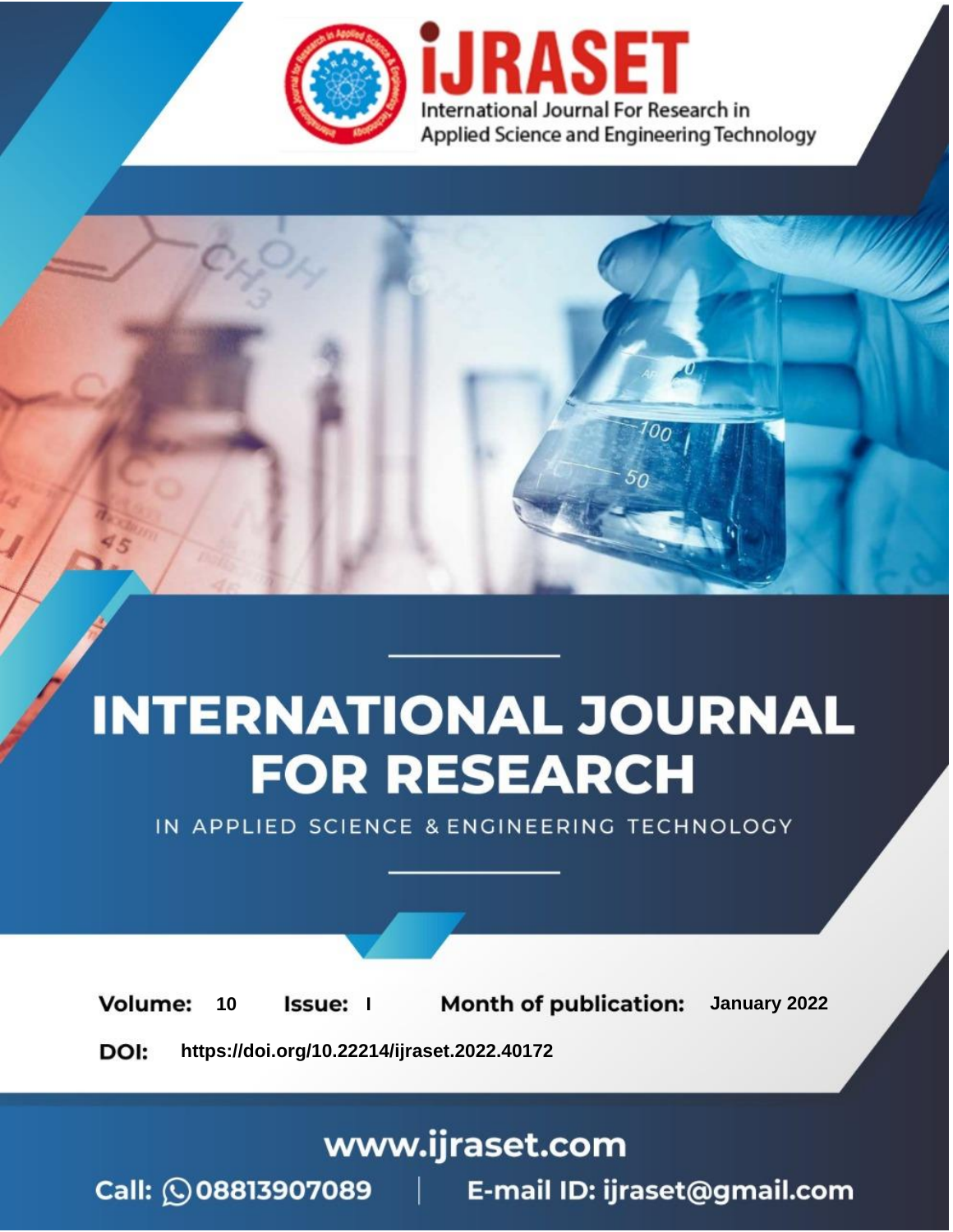

### **MOOCs: A New Means of Higher Learning**

Mr. Akash Roy<sup>1</sup>, Dr. Pranab Barman<sup>2</sup>

*<sup>1</sup>Research Scholar, Department of Education, University of Delhi, 33, Chhatra Marg, Delhi-110007, India <sup>2</sup>Assistant Professor, Department of Education Raiganj University, Raiganj, West Bengal, India, 733134*

*Abstract: MOOCs are an innovative way to conduct teaching-learning in online, with the help of internet technology. The objectives of the study are to Know about the user friendly characteristics of MOOCS. Know the role of MOOCS as an alternative to traditional education, role of MOOCs in higher education. Explore the benefits of MOOCS and to know about the disadvantages of MOOCS. It is a qualitative research. The study is conducted on the bases of researcher observation and critically analysis of the providing facilities of MOOC<sup>S</sup> in higher education. MOOCs is so popular because it is based on learner centered pedagogy, select learner interest topic, Value oriented, Language is no barrier here, globally use, any time anywhere, Learning is so enjoyable. MOOCs are no alternative to traditional formal education but it is modified then traditional learning. The special role of MOOCs in higher education is it is a free platform, Access for all, Professional development, Provide new courses. Including above benefits there are some limitations of MOOCs are- absence of physical classroom, absence of teacher physical interaction, Here individual attention by the teacher is absent, in remote area where internet connection is week where it is a big problem, most courses are provided by English that's why language is one of the barriers, to assessment the students is difficult, interaction with teacher and other students is less.*

*Keywords: advantages, disadvantages, higher learning, MOOCs, online learning.*

#### **I. INTRODUCTION**

Over time technological advances have been made. Once upon a time a student had to read books and go directly to the institution to get education, but now the bookish thinking of education has come out and he/she is able to know and learn the subject of his/her interest while sitting at home. Oxford dictionary defines MOOCs as "A course of study made available over the Internet without charge to a very large number of people (Banwari, V, 2018)." Nowadays students do not want to be limited to general subject. They want to learn something that directly helps them develop skills. Again he is learning by saving time and money. He/she is learning as well as doing other things. And these are only possible with MOOCS. MOOC first appeared in 2008, and then MOOCS began to develop extensively in 2012. Today it has become a popular learning platform by meeting the huge demand of the people. Bates, 2015 define the elements of MOOC. The following aspects are the meaning of MOOC.

- *1) Massive:* Designed for in theory unlimited number of participants. This means that the course is designed such that the effort of all services does not increase significantly as the number of participants' increases.
- *2) Open:* Access to the course is free without entry qualifications.
- *3) Online:* The full course is available through the internet.
- *4) Course:* The offering is a course, meaning that it offers a complete learning experience, (Banwari, V, 2018).

#### **II. REVIEW OF THE RELATED LITERATURE**

Evgun, P.(2013) has conducted a study on 'Prospects for Success of MOOC in Higher Education in India'. The purpose of the paper was to focus on providing framework for for everyone who are a part of higher education. Here use a model in the thought of mind of university, trainers and students prospective for getting the total benefit of MOOC.

Zhussupbekov, A. (2015) has conducted a study on 'Moocs and Their Implications for Traditional Higher Education Institutions'. They conclude that Although MOOCs provide an online platform to gain knowledge for free or for a small fee, they cannot replace traditional institutions because they provide students with constructive face-to-face guidance on the part of faculty.

Pouezevara, R, S & Horn, J, L. (2016) have conducted a study on 'MOOCs and Online Education: Exploring the Potential for International Educational Development'. This paper explains MOOCs and compares with pre established online and open educational platform. MOOCs are a important learning platform to enhance the knowledge and competencies.

Yuan, L & Powel, S. (2013) in his study 'MOOCs and Open Education: Implications for Higher Education'. The objective of the study is to help head in a higher education institutions gain a complete understanding of the characteristic of Massive Online Open Courses (MOOCs) and it will help to understand how they will implement in their institution effectively.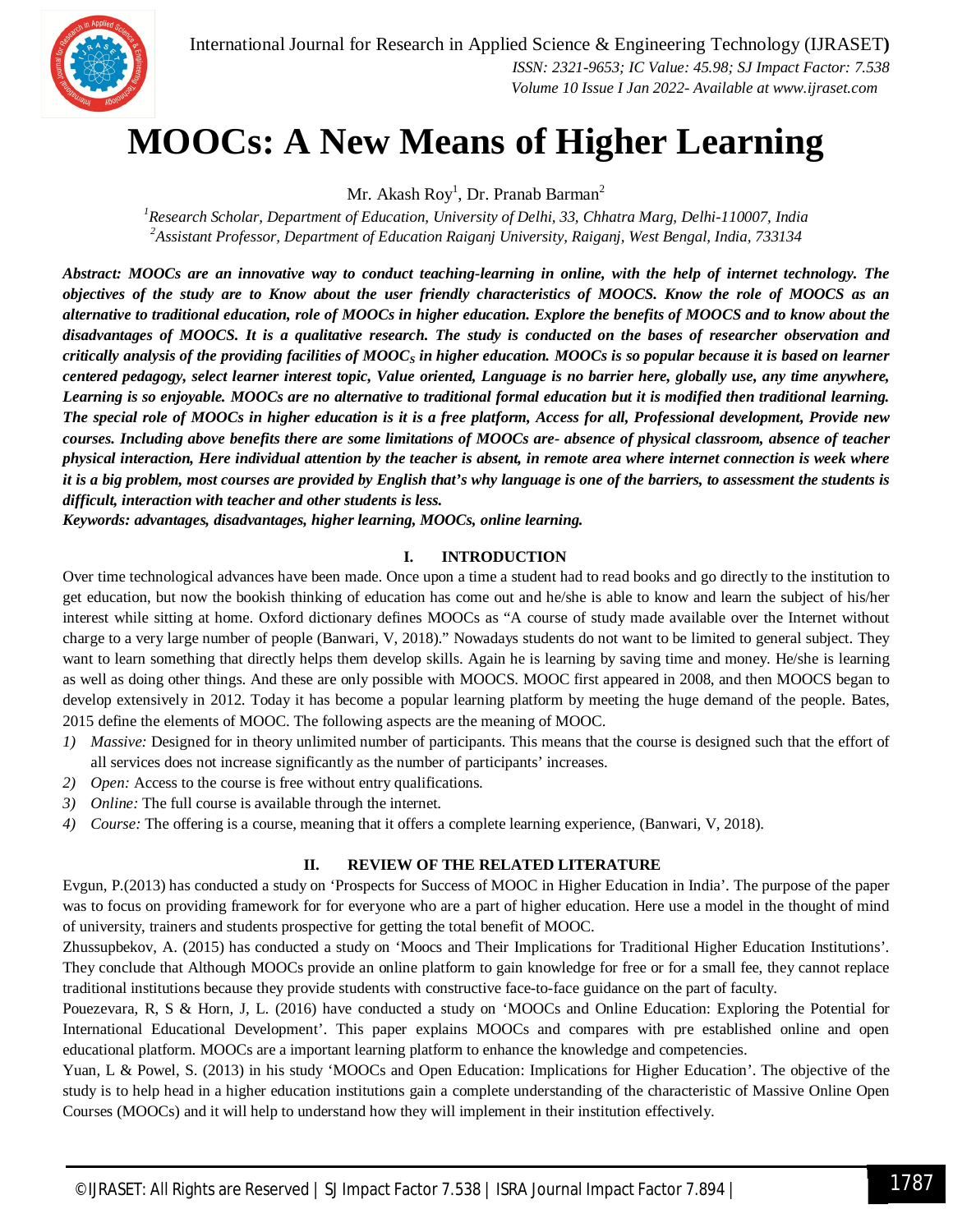

#### International Journal for Research in Applied Science & Engineering Technology (IJRASET**)**

 *ISSN: 2321-9653; IC Value: 45.98; SJ Impact Factor: 7.538 Volume 10 Issue I Jan 2022- Available at www.ijraset.com*

Huah, L & Goh. (2017) have conducted a study on 'The Effectiveness and Challenges of Mooc for Learning' to report on the experiences and challenges encountered in the process of implementing the MOOC in WOU is the objective of the study. The method of the study is Questionnaire survey to data collection. Descriptive data analysis was conducted using the data analysis in SPSS. There was slow take up from initial launch. And it is also told that learner participation is gradually decrease time by time and they are more enjoying with downloaded materials.

Kennedy, J. (2014) has conducted a study on 'Characteristics of Massive Open Online Courses (MOOCs): A Research Review, 2009-2012'. The objective of the study is to describe use of MOOCs in informal way and as a secondary way of learning. The study was conducted by literature review. Key characteristics are revealed: different definitions of openness, barriers to diligence, and an individual structure that take in the form as one of two educational approaches.

Aydin, I,E & Yazici, M. (2020) have conducted a study on 'Drop-Out In MOOCs'. Objectives of the study-This study examined the factors that effected the MOOC participants' noncompletion in the MOOCs Platform, entitled as AKADEMA, of Anadolu University, and their recommendations for improvement of these MOOCs. Methodology of the study: case study, data were collected by using an online questionnaire that included openended questions.

#### **III. RESEARCH QUESTIONS**

*A.* What makes MOOCs so popular?

- *B.* Can  $MOOC<sub>S</sub>$  be used as an alternative to traditional education?
- *C.* What are the special roles of  $MOOC<sub>S</sub>$  in higher education?
- *D.* What are the benefits of  $MOOC<sub>S</sub>$ ?
- *E.* What are the disadvantages of  $MOOC<sub>S</sub>$ ?

#### **IV. OBJECTIVES**

- *A.* Know about the user friendly characteristics of MOOCS.
- *B.* Know the role of MOOCS as an alternative to traditional education.
- *C.* The special role of MOOCS in higher education.
- *D.* To know about the benefits of MOOCS.
- *E.* To know about the disadvantages of MOOCS.

#### **V. METHODOLOGY**

It is a qualitative research. The study is conducted on the bases of researcher observation and critically analysis of the providing facilities of  $MOOC<sub>S</sub>$  in higher education.

#### **VI. FINDINGS & DISCUSSION**

- *A. What makes MOOCs so Popular?*
- *1) Based On Learner Centered Pedagogy:* It basically emphasized on learner centered pedagogy. Here at MOOC provider critically examined on learner interest to learning on a task. Then provider decorates the teaching learning process accordingly. That's why learner is more motivated to learn the task comfortably
- *2) Select Learners' Interest Topic:* Here MOOC provider chooses the topic which is learners' interest area. They are known which more needed providing skill is in present time. That's why they provide some interesting area which make more popular by students.
- *3) Value Oriented:* Here provide value oriented teaching learning material which is one of the needed characteristic for a student.
- *4) Language is no Barrier Here:* Providers are use students' centered teaching language. That's why students are more motivated to learn.
- *5) Globally Use:* Hence it is based on online pedagogy that's why it is more easy to use globally.
- *6) Any time Anywhere:* Here is no limitation of time place. People can learn in their free time and in anywhere.
- *7) Learning is so Enjoyable:* Here MOOC providers deliver their teaching with peoples' interest area. So people can learn easily and effectively.

#### *B. Can MOOCs be used as an Alternative to Traditional Education?*

MOOCs are very useful in present time. It can be used to facilitate attractive courses for all learners. And also provide normal course for those who are no afforded traditional classroom teaching- learning. Here provide all facilities and activities of formal classroom teaching-learning. In India here people have diverse need and diverse work environment they have that's why the only alternative to provide education to all learner which is MOOCs.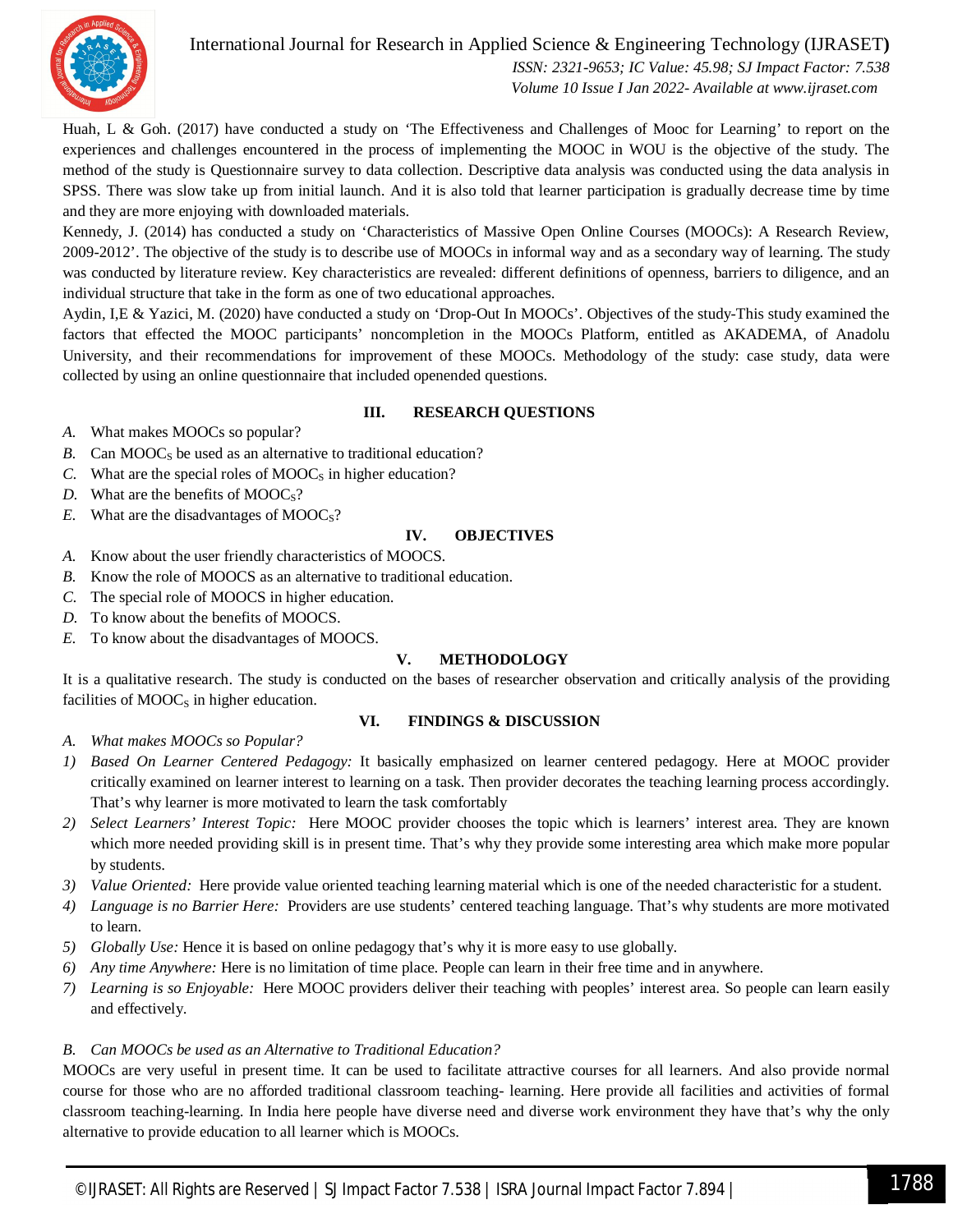

International Journal for Research in Applied Science & Engineering Technology (IJRASET**)**

 *ISSN: 2321-9653; IC Value: 45.98; SJ Impact Factor: 7.538 Volume 10 Issue I Jan 2022- Available at www.ijraset.com*

In MOOCs here provide quality material, effective teaching by specialist, discussion session, weekly mock test and effective evaluation technique. A study conducted by Dillahunt, et al, (2013) they find that those people are not engaged in any formal course they are more motivated, more engagement and performance and a higher rate of completing courses with certificates of distinction. That's why we can say that not an alternative to formal education but MOOCs is very useful better than a traditional teaching learning.

#### *C. What are the Special Roles of MOOCs in Higher Education?*

Now in higher education MOOCs have a special role for interested people.

- *1) Free Platform:* MOOCs is a free platform for all candidates'. Here people can learn, download material and save the material for further use. So here is no conversation with learners and paying money.
- *2) Access for All:* It can access any candidate by their choice. Here need no special criteria to access. So people can learn freely.
- *3) Professional Development:* For better work in his/her profession people can join in MOOCs. He/she gain knowledge here and implement their area of study. That's why MOOCs can help a professional for their professional development.
- *4) Provide New Courses:* In MOOCs every time here provide something new something exceptional course, which is not provide in normal higher education institution.
- *D. What are the Benefits of MOOCs?*
- *1)* Offer diverse course by best universities.
- *2)* Free content & lecture can access.
- *3)* Infrastructures are not required.
- *4)* Diverse audience can access the course by their diverse need.
- *5)* Evaluate learner performance by data captured.
- *E. What are the Disadvantages of MOOCs?*
- *1)* Absence of physical classroom.
- *2)* Absence of teacher physical interaction.
- *3)* Here individual attention by the teacher is absent.
- *4)* In remote area where internet connection is week where it is a big problem.
- *5)* Most courses are provided by English that's why language is one of the barriers.
- *6)* To assessment the students is difficult.
- *7)* Interaction with teacher and other students is less.

#### **VII. CONCLUSION**

On the bases of above discussion we can say the MOOCs is one of the biggest platform of learning in present time. Here people can learn with effectively, any time any where bases. Here the total learning activity is based of people interest. If they willing to learn they can learn if the not agree to learn they are not learn. So it can be said that it is a user friendly, innovative, online platform.

#### **REFERENCES**

- [1] Aydin, I, E., & Yazici, M. (2020). Drop-out in moocs. quantitative research method, The Turkish Online Journal of Educational Technology, 19(3), 9-17.
- [2] Banwari, V. (2018). Role of MOOCs in Indian Higher Education, Journal of Emerging Technologies and Innovative Research, 5(12), 402-408.
- [3] Chen, J, C, C. (2013). Opportunities and Challenges of MOOCS: Perspectives from Asia, Ifla Wlic 2013 Singapore, may 31.
- [4] Devgun, P. (2013). Prospects for Success of MOOC in Higher Education in India, International Journal of Information and Computation Technology.3,(641- 646).
- [5] Huah, L and Goh. (2017). The Effectiveness And Challenges Of MOOC For Learning, Asia Pacific Journal of Contemporary Education and Communication Technology (APJCECT), 3(1), 41-54.
- [6] Khalil, M., Taraghi, B., & Ebner, M. (2016). Engaging Learning Analytics In Moocs: The Good, The Bad, And The Ugly, International Conference on Education and New Developments 2016.
- [7] Pouezevara, S.R. and Horn, L.J. (2016). MOOCs and Online Education: Exploring the Potential for International Educational Development. RTI Press Publication No. OP-0029-1603. Research Triangle Park, NC: RTI Press.
- [8] http://dx.doi.org/10.3768/ rtipress.2016.op.0029.1603.
- [9] Sahoo, P, K,. Sahoo, N and Devi, U(2019), A Study of Higher Education Students Awareness of MOOC (SWAYAM) Programme and Usefulness of a Teacher Education Course offered through SWAYAM.Type equation here.
- [10] Yuan, L and Powell, S(2013). MOOCs and Open Education: Implications for Higher Education. http://publications.cetis.a c.uk/2013/667, Ex post facto design of research, commonwealth of learning, Pan-Commonwealth Forum 9 (PCF9), 2019 [215].
- [11] file:///D:/mooc%20literature%20review/214472543.pdf.